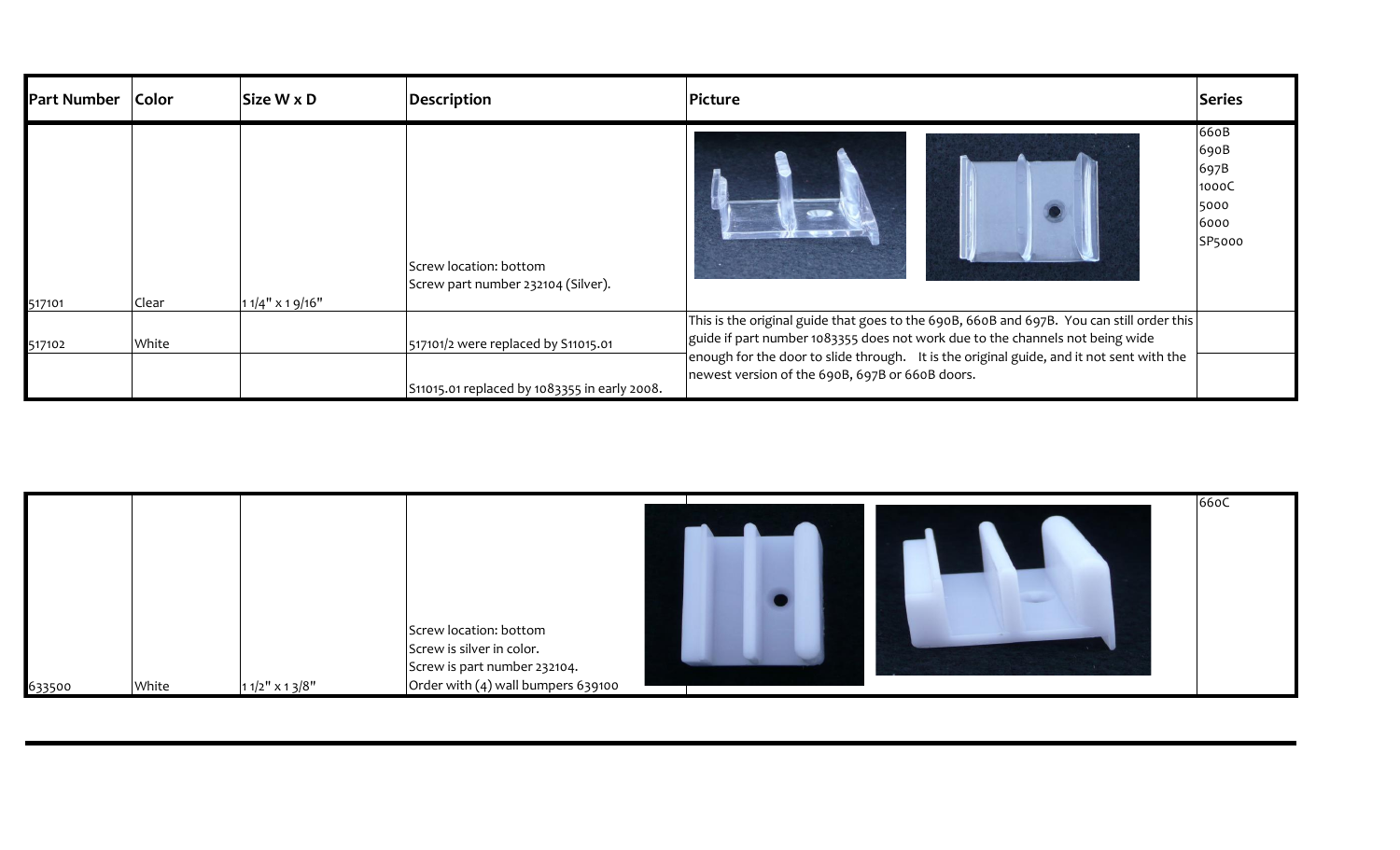|                |       |                                |                                            |                       | 1000C |
|----------------|-------|--------------------------------|--------------------------------------------|-----------------------|-------|
|                |       |                                |                                            |                       | 1050C |
|                |       |                                |                                            |                       | 1070C |
|                |       |                                |                                            |                       | 2001  |
|                |       |                                |                                            |                       | 2051  |
|                |       |                                |                                            |                       |       |
|                |       |                                |                                            |                       |       |
|                |       |                                |                                            |                       |       |
|                |       |                                |                                            |                       |       |
| 659300 (Guide) | White | $2''$ x 1/2" (pin 1/2" x 1/2") | Revision to 1083355 guide made early 2008. |                       |       |
|                |       |                                |                                            | $\sigma$ and $\sigma$ |       |
| 659400 (Pin)   | White |                                |                                            |                       |       |

| 1083355 | White | $4'' \times 11/2''$ | Screw location: bottom<br>Screw part number: 232104<br>Screw color: Silver<br>Previous part number: S11015.01                                                                                                                     |  | 1000C<br>1050C<br>1070C<br>660B<br>690B<br>697B |
|---------|-------|---------------------|-----------------------------------------------------------------------------------------------------------------------------------------------------------------------------------------------------------------------------------|--|-------------------------------------------------|
|         |       |                     | Guide used on this series from 2008 to present<br>for series 1000C, 1050C and 1070C.<br>Guide also used on 660B, 690B, and 697B from<br>2007 to present. Previous to this, the guide<br> was S11015.01, in effect from 1999-2007. |  |                                                 |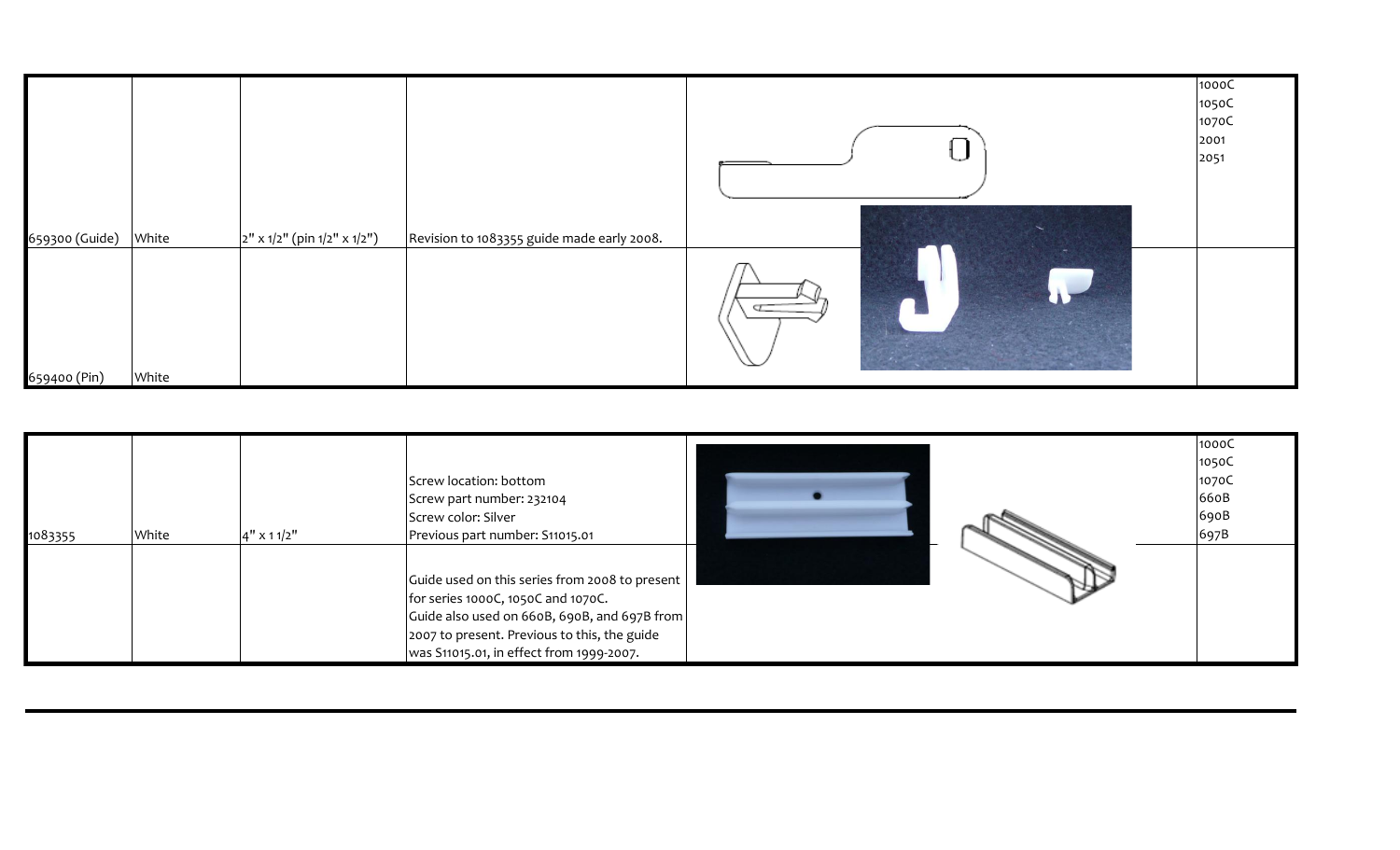| 778601 | Clear w/ yellow<br>tint | $1''$ x 1 1/2" | Screw location: side<br>Screw part number: 456311 (Silver)<br>Screw part number: 456312 (Brass) | 4600<br>4600RT<br>4658RTST<br>SP4600<br>R4600 |
|--------|-------------------------|----------------|-------------------------------------------------------------------------------------------------|-----------------------------------------------|
|        |                         |                |                                                                                                 |                                               |

| 789301 | Clear | $1''$ x 1 7/16" | Screw location: Side<br>Top Flares out<br>Screw part number: 456311 (Silver)<br>Screw part number: 456312 (Polished Brass) |  | 4700 |
|--------|-------|-----------------|----------------------------------------------------------------------------------------------------------------------------|--|------|
|        |       |                 |                                                                                                                            |  |      |

| 1008061-CP | Chrome | $6"$ x 2" | Caulks into place | 5300EZ |
|------------|--------|-----------|-------------------|--------|
| 1008061-VF | Brass  |           |                   |        |
| 1008061-N  | Nickel |           |                   |        |
|            |        |           |                   |        |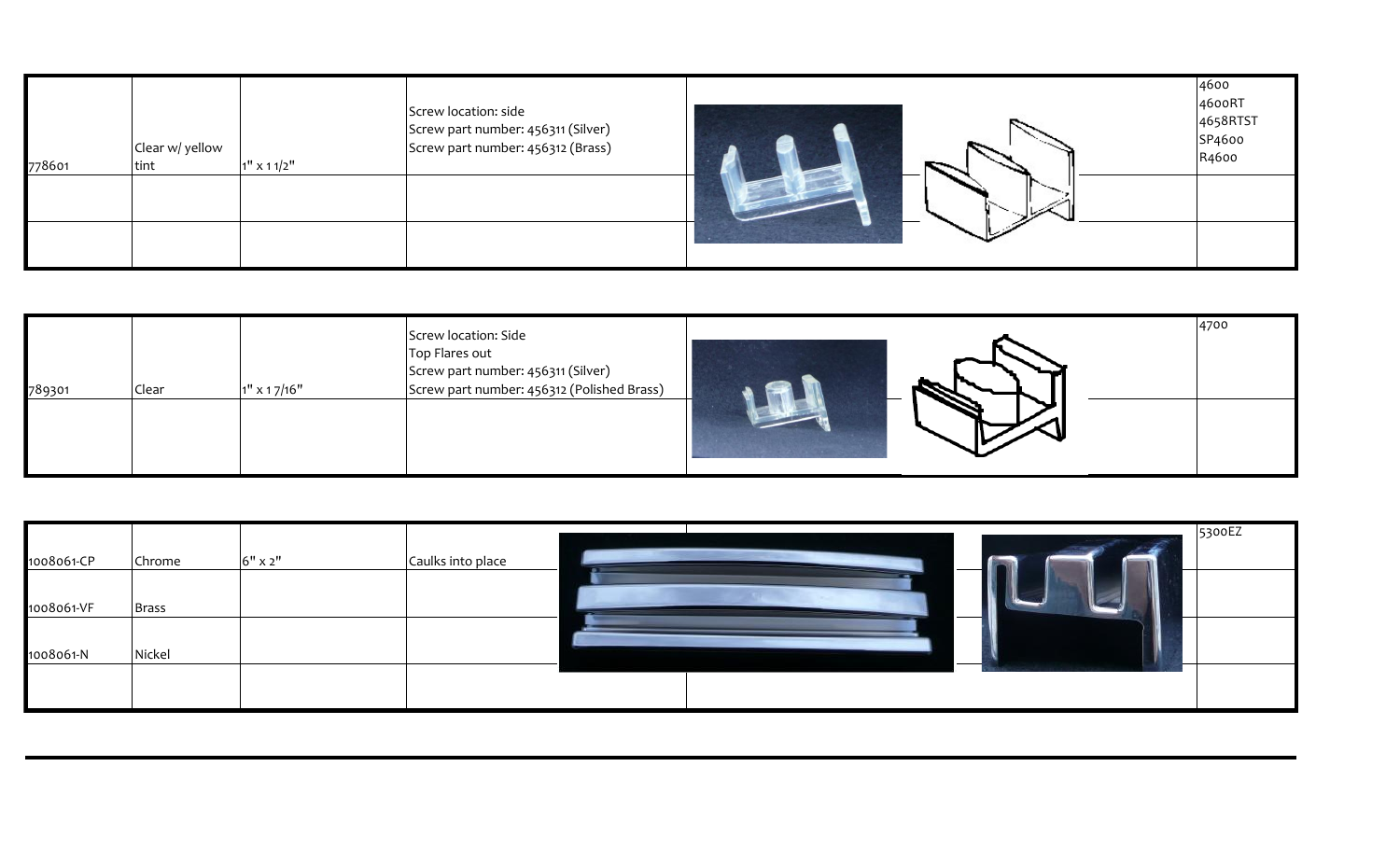| 1058294-58 | Thunder Grey | 3" x 1 17/32 | Screw location: on back at bottom<br>1056868-A (quantity 2) | 5400 |
|------------|--------------|--------------|-------------------------------------------------------------|------|
|            |              |              |                                                             |      |
|            |              |              |                                                             |      |
|            |              |              |                                                             |      |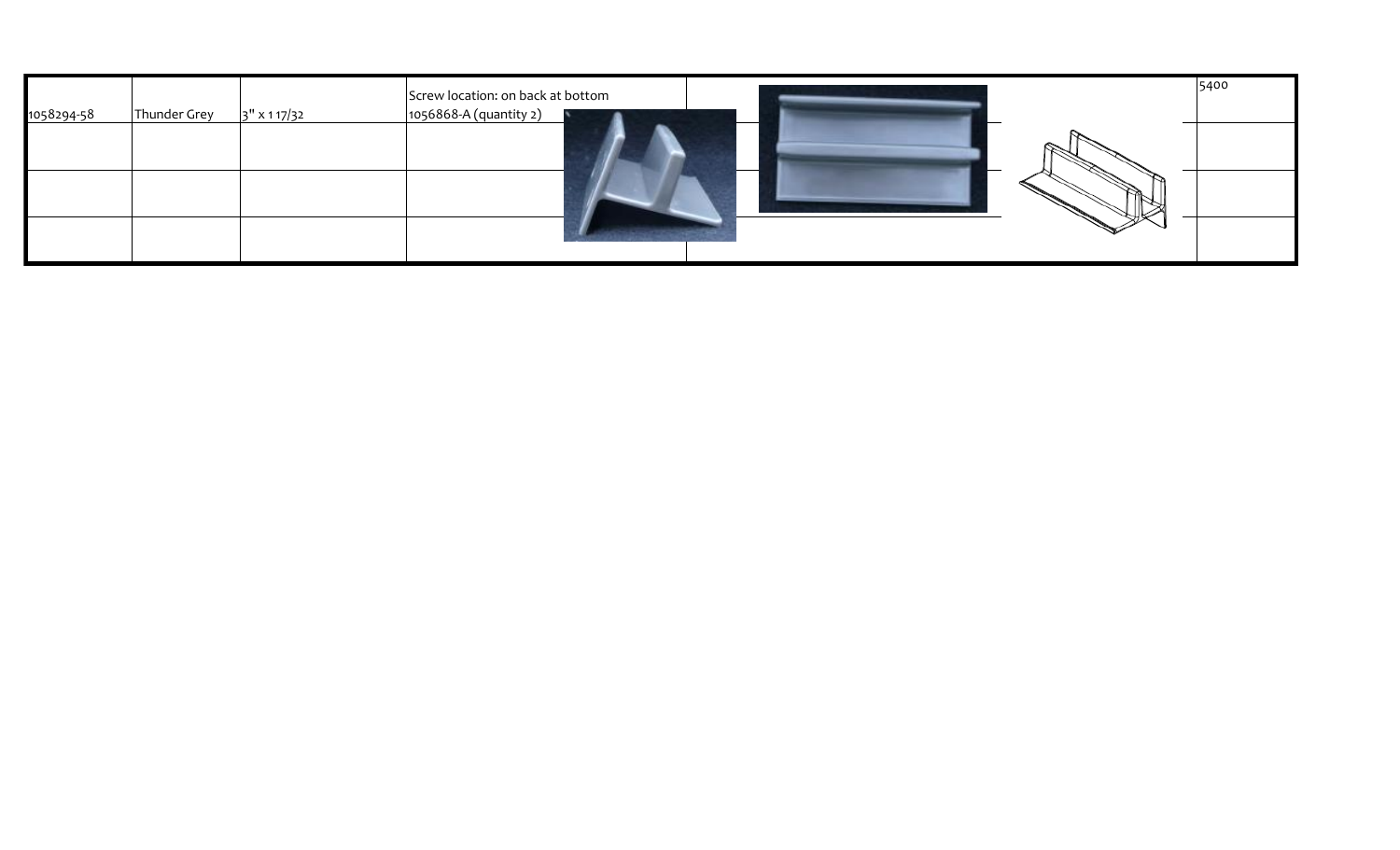| 1018032-BDS | Silver         | $7/8"$ x 1" | Pushes into bottom of middle panel |  |    | 5700 |
|-------------|----------------|-------------|------------------------------------|--|----|------|
| 1018032-MX  | Nickel         |             | Anodized Aluminum                  |  | __ |      |
| 1018032-PB  | Polished Brass |             |                                    |  |    |      |
| 1018032-W   | White          |             |                                    |  |    |      |
|             |                |             |                                    |  |    |      |

| 1083114    | White        | $11/2$ " x 1 3/8" | 500<br>660<br>ے ممک |
|------------|--------------|-------------------|---------------------|
| 1083114-58 | Thunder Grey |                   |                     |
|            |              |                   |                     |
|            |              |                   |                     |